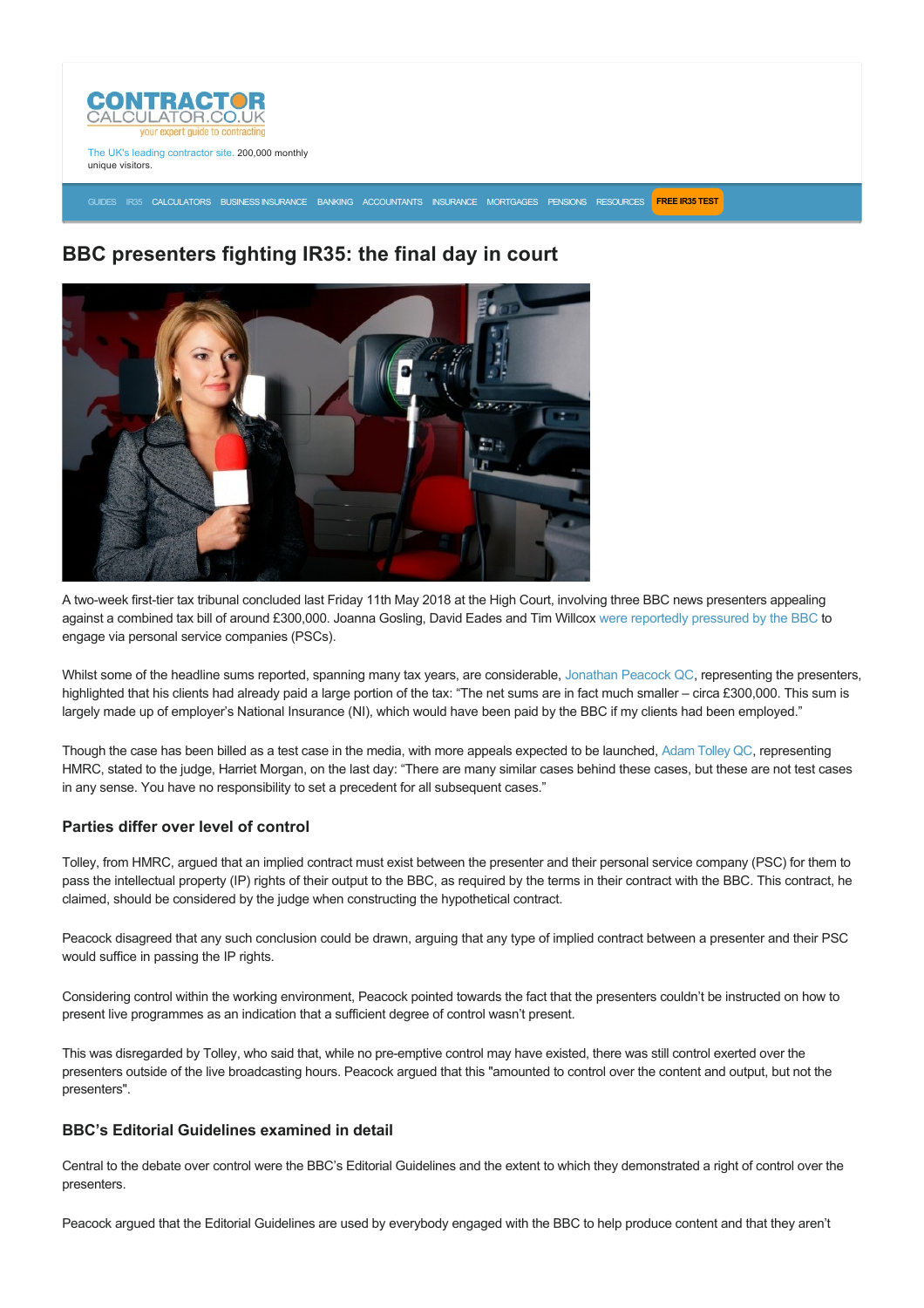solely adopted by employees. He went on to stress that they are merely guidelines.

This point was supported by a witness statement provided by [Mr David Jordan](http://www.bbc.co.uk/corporate2/insidethebbc/managementstructure/biographies/jordan_david), the Director of Editorial Policy and Standards at the BBC, who stated: "We engage people with good judgement and encourage them to exercise that good judgement. These are guidelines. They are not rules."

Tolley countered by referencing clauses within the guidelines relating to news broadcasting. It stated that presenters were required to secure consent from the BBC before producing content for another organisation in the event that a conflict of interest arose, and claimed that this surmounted to control because the BBC has control over ensuring the impartiality of the content produced.

He pointed towards this as an indication that the presenters were subject to control, adding that the right of control, not whether it was exercised, was the important factor.

Peacock argued that control had to be exercised over the presenters themselves for it to be a relevant employment indicator, adding that control over the output amounted to an irrelevant test.

### Presenters entered 'an elegant form of zero-hours contracts'

Discussions over mutuality of obligation (MOO) were extensive, with multiple references to past tribunal cases and differences of opinion over whether they were relevant to the case in question.

Peacock maintained that MOO wasn't present on the grounds that the presenters were only paid for work completed, adding that the arrangements that the presenters entered into were comparable to "an elegant form of zero-hours contracts":

"The whole tenor of these terms is that the contributor is invited to present the programmes, but not invited to be available to present the programmes."

There were differing interpretations of contractual clauses and the inference of MOO. Tolley asserted that the fact that the contracts stated a number of days implied a minimum commitment by the presenters to accept work, and by the BBC to provide work. He said the contracts inferred that if the presenters had made themselves available, but the BBC choose not to use them, then the BBC could still be charged by the presenter.

In response, Peacock argued that any supposed minimum commitment was negated by the fact that the presenters would not be paid the full number of days if the programmes weren't made.

#### **Debate over personal service yields few conclusions**

No evidence was provided to suggest that the presenters had an unqualified right to substitute. Peacock concluded that, while a clear right of substitution would provide a solid indication of a contract for services, the absence of such a right does not imply a contract of employment.

#### **Was carelessness involved?**

The cases concerning the three presenters go back further than four years, meaning HMRC must provide proof of carelessness by either the appellant or their advisor if it is to be allowed to extend its investigations a further six years.

The matter sparked considerable debate. Tolley did stress though that apportion of blame wasn't with the presenters, stating: "We are not relying on personal carelessness of the appellants. The focus is on the acts of agents [accountants] in relation to the PSCs."

Commenting on an IR35 review conducted by one of the presenter's accountants, Tolley added: "Overall, he may have been doing his honest best to advise, but he failed on the standard of a reasonably competent professional on IR35."

Peacock dismissed the references to carelessness as vague. He also pointed out the fact that HMRC had decided not to call any evidence to support its burden of proof regarding carelessness, adding that the taxman was ultimately unable to prove that this had brought about the loss of tax.

The case will now be considered by the judge, Harriet Morgan, and released within a few months.

Published: Monday, May 14, 2018

*© 2018 All rights reserved. Reproduction in whole or in part without permission is prohibited. Please see our [copyright notice](https://www.contractorcalculator.co.uk/copyright.aspx).*

*200,000+ monthly unique visitors*